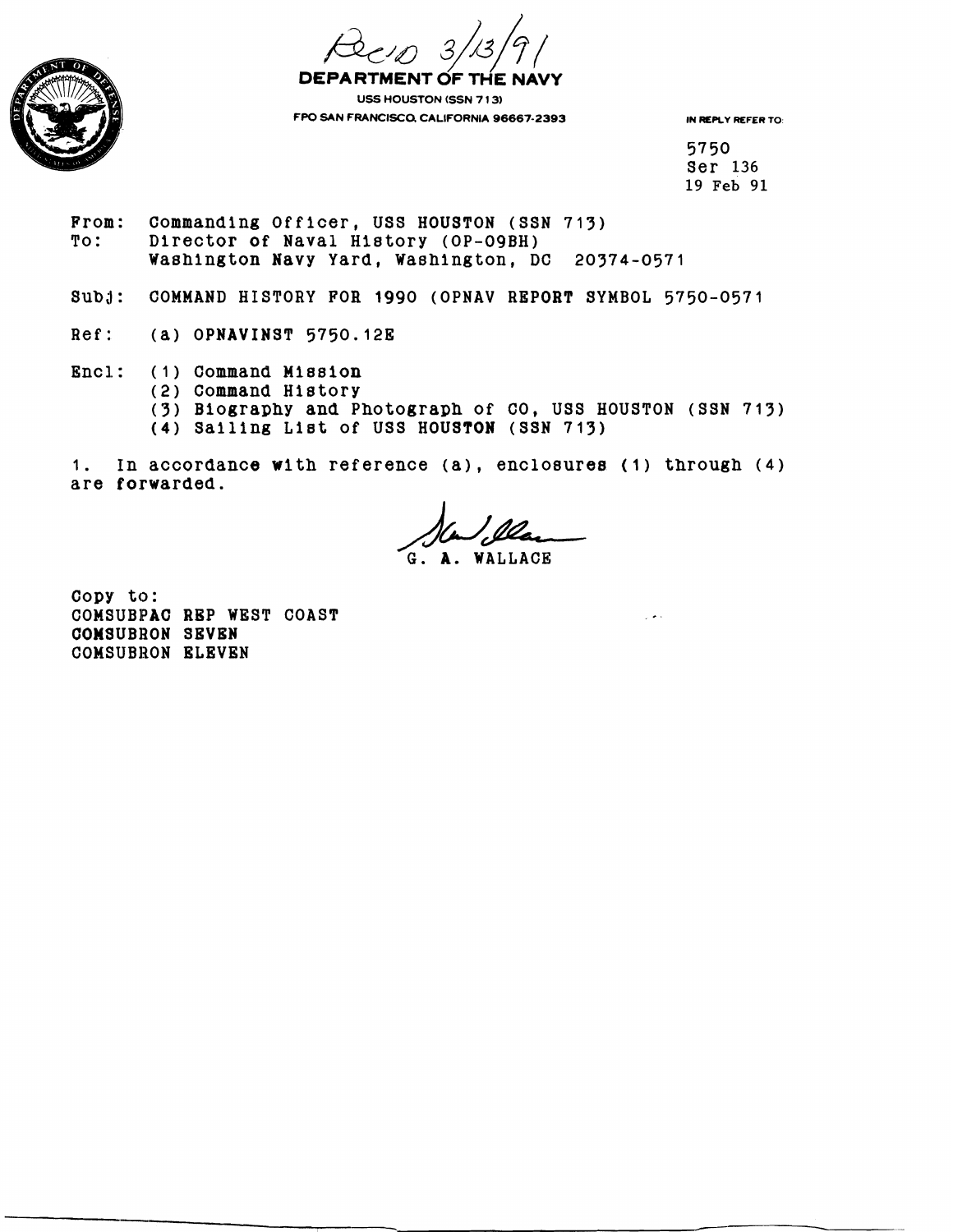## MISSION OF THE COMMAND

**USS HOWSTON (SSN 713) is a Lo8 Angeles clasa faet attack**  submarine assigned to Submarine Squadron Seven based in Pearl **Harbor, HI. HOUSTOW'8 peacetime mlselon 18 to develop**  proficiency through training to fully employ all of the **capabllltlee of a attack submarine.**